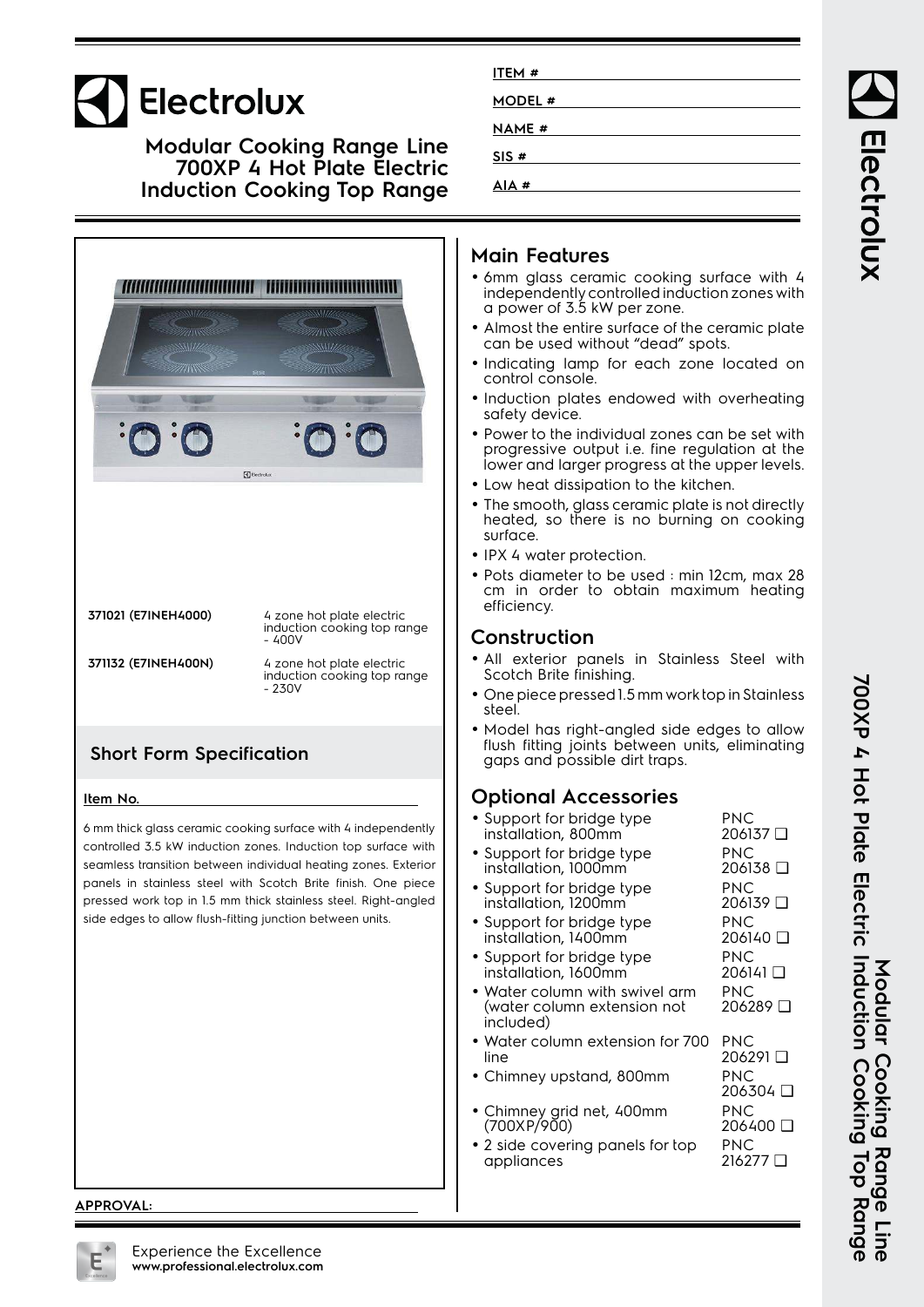

- Stainless steel universal frying pan with stainless steel handle (diam. 200mm) suitable for induction and all other heating sources PNC 653596  $\Box$
- Universal frying pan with stainless steel handle (diam. 240mm) suitable ❑ for induction and all other heating sources PNC 653597
- Universal frying pan with stainless steel handle (diam. 280mm) suitable ❑for induction and all other heating sources PNC 653598

**Modular Cooking Range Line 700XP 4 Hot Plate Electric Induction Cooking Top Range**

The company reserves the right to make modifications to the products without prior notice. All information correct at time of printing.